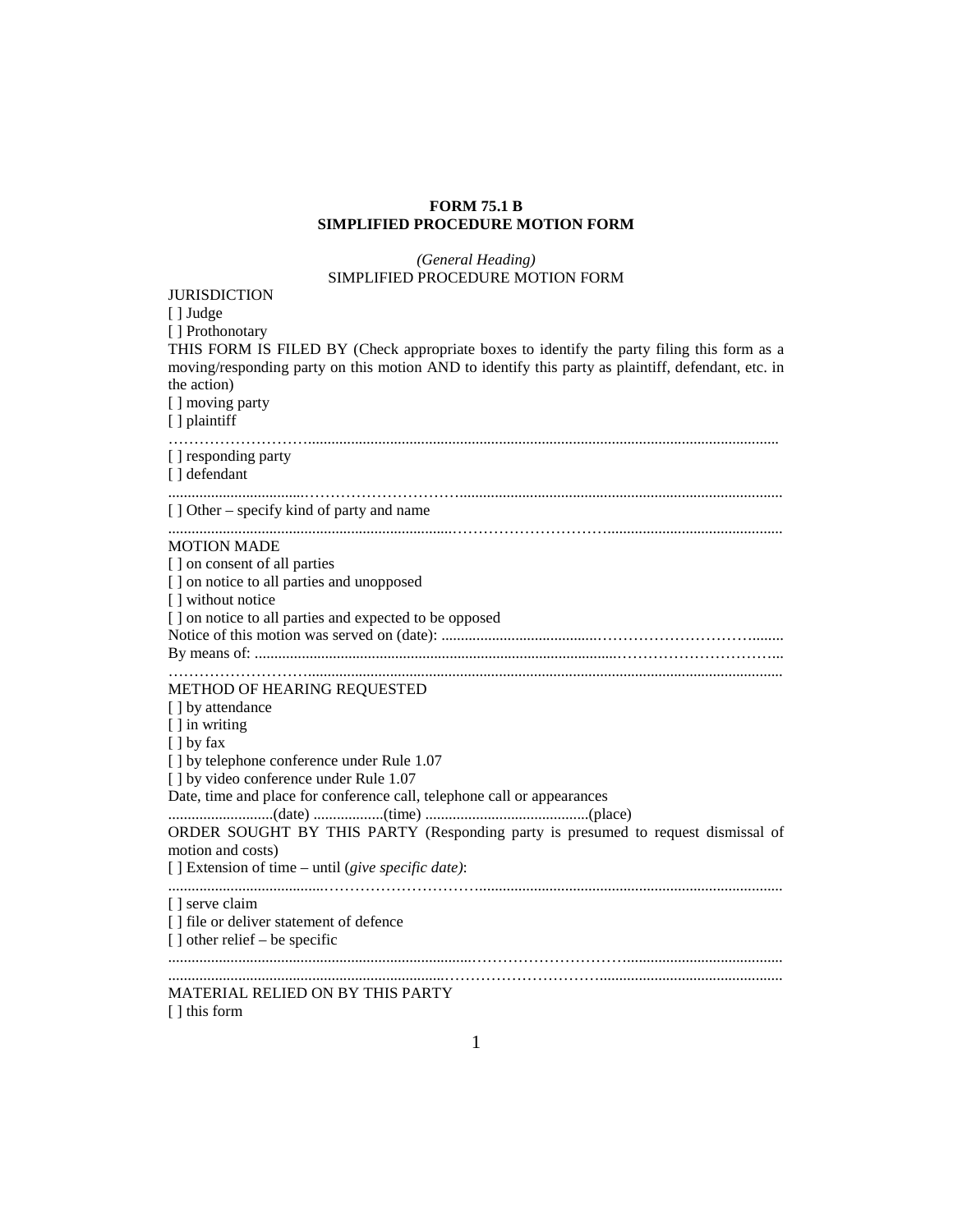| [ ] pleadings              |  |
|----------------------------|--|
| $[ ]$ affidavits – specify |  |
| $\lceil$ other – specify   |  |

#### .............................................................................................................……………………….......... ......................................................................................................................……………………….

# GROUNDS IN SUPPORT OF/IN OPPOSITION TO MOTION (INCLUDING RULE AND STATUTORY PROVISIONS RELIED ON)

......................................................................................................................………………………. ......................................................................................................................……………………….

......................................................................................................................……………………….

# CERTIFICATION BY LAWYER

I certify that the above information is correct, to the best of my knowledge. Signature of lawyer ....................................................................................……………………….. *(If no lawyer, party must sign)* Date .........................................................................................................………………………….

# THIS PARTY'S LAWYER *(If*

*no lawyer, give party's name, address for service, telephone and fax number.)* Name and firm: Address: Telephone: Fax:

## THIS PARTY'S LAWYER (*If*

*no lawyer, give party's name, address for service, telephone and fax number.*) Name and firm: Address: Telephone: Fax:

OTHER LAWYER (*If no lawyer, give other party's name, address for service, telephone and fax number.)* Name and firm: Address: Telephone: Fax:

# OTHER LAWYER *(If no*

*lawyer, give other party's name, address for service, telephone and fax number)* Name and firm: Address: Telephone: Fax:

# DISPOSITION

[ ] order to go as asked [ ] adjourned to [ ] order refused [] order to go as follows:

................................................………………………...................................................................... ...........................................................................................………………………...........................

Hearing method.................................... Hearing duration......................min.

Heard in: [ ] courtroom [ ] office

[ ] Successful party MUST prepare formal order for signature

[ ] No copy of disposition to be sent to parties

[ ] Other directions – specify